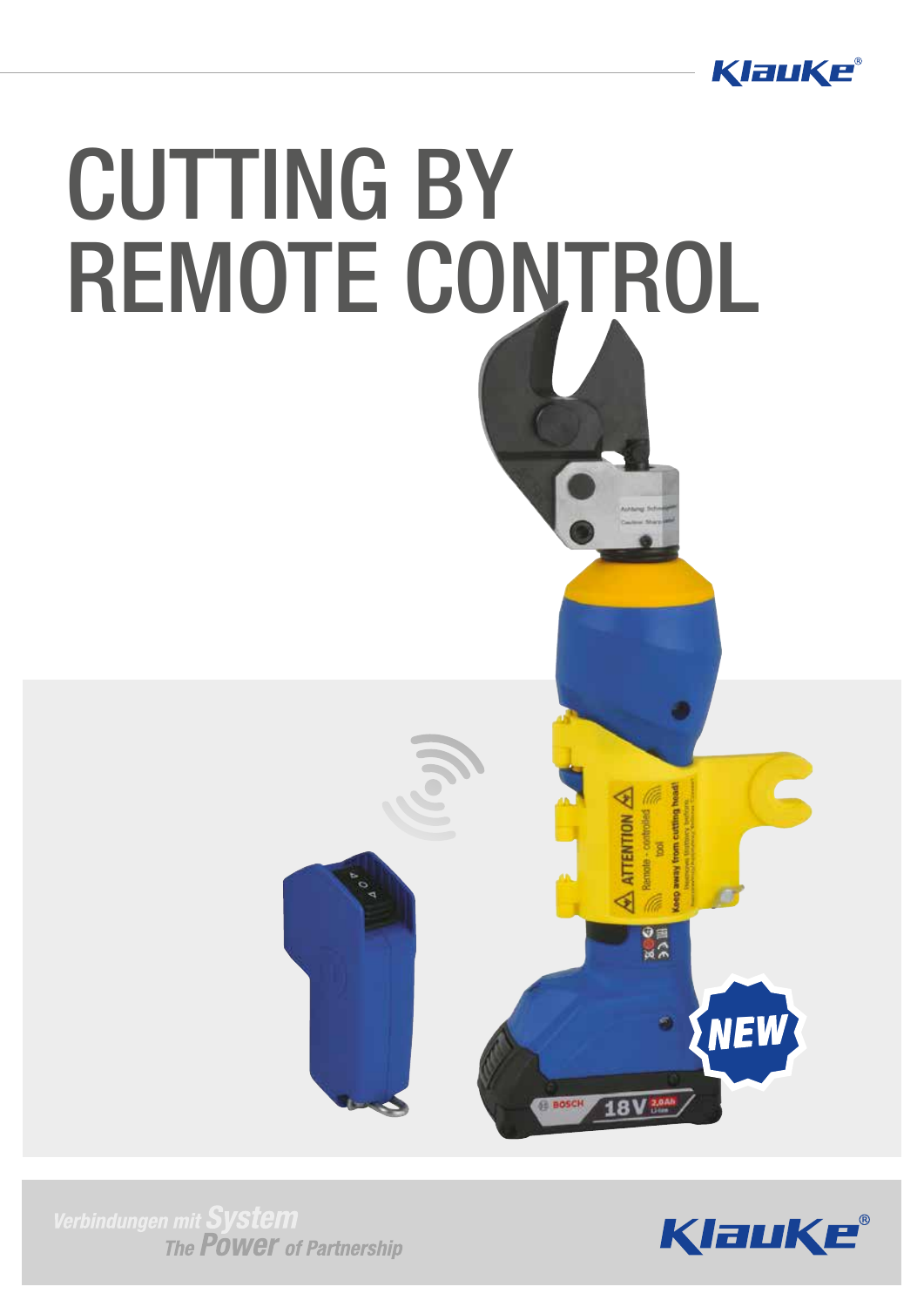## BATTERY POWERED HYDRAULIC CUTTING TOOL WITH REMOTE CONTROL

Your safety is important to us: When cutting overhead lines, there is always the risk of coming into contact with the tool or an electric arc from a live adjacent conductor. With our new, remote controlled cutting tools you remain on the ground at a safe distance. These tools are moved to their target via an hot-stick pole. This eliminates the risk of coming into contact with the current. You also save time and effort, since vehicle access or pole climbing equipment is no longer required.

- ▶ Tool with remote control e.g. for telescopic hot-stick poles
- ▶ ES20RMC: for cutting Al/St ropes (ACSR) to DIN EN 50182, solid Al/Cu cables to DIN EN 60228, Class 1 and laminated copper bus bars
- ES32RMC: for cutting multi-stranded Al/Cu cables, Class 2
- Extremely robust design and lightweight
- Slim cutting head ideal when space is critical
- All tool data in view thanks to display and i-press app
- ▶ Powerful 18 V Li-Ion battery high capacity, short charging time
- Can also be used as a normal cable cutter when the hot-stick holder is not attached

## **Characteristics**

- $\blacksquare$  All data can be easily read via Bluetooth
- Choose your battery system: Bosch or Makita
- $\blacksquare$  Open head, rotatable
- $\blacksquare$  Simple and safe: one-button operating concept for controlling all tool functions
- $\blacksquare$  Effortless operations due to balanced centre of gravity, even when used with a telescopic hot-stick pole
- $\blacksquare$  LED for work area illumination
- $\blacksquare$  Quick motor stop for high user safety
- $\blacksquare$  Automatic retraction when operation is complete
- $\blacksquare$  Manual retract stop (MRS) for efficient operations
- $\blacksquare$  Saves energy: motor stops after the operation
- $\blacksquare$  Always ready-to-use thanks to battery charge and service display
- Simple one-hand control via remote control

made in Germany



To check voltages of overhead lines, we recommend our contactless voltage detector e.g. PRX-500.

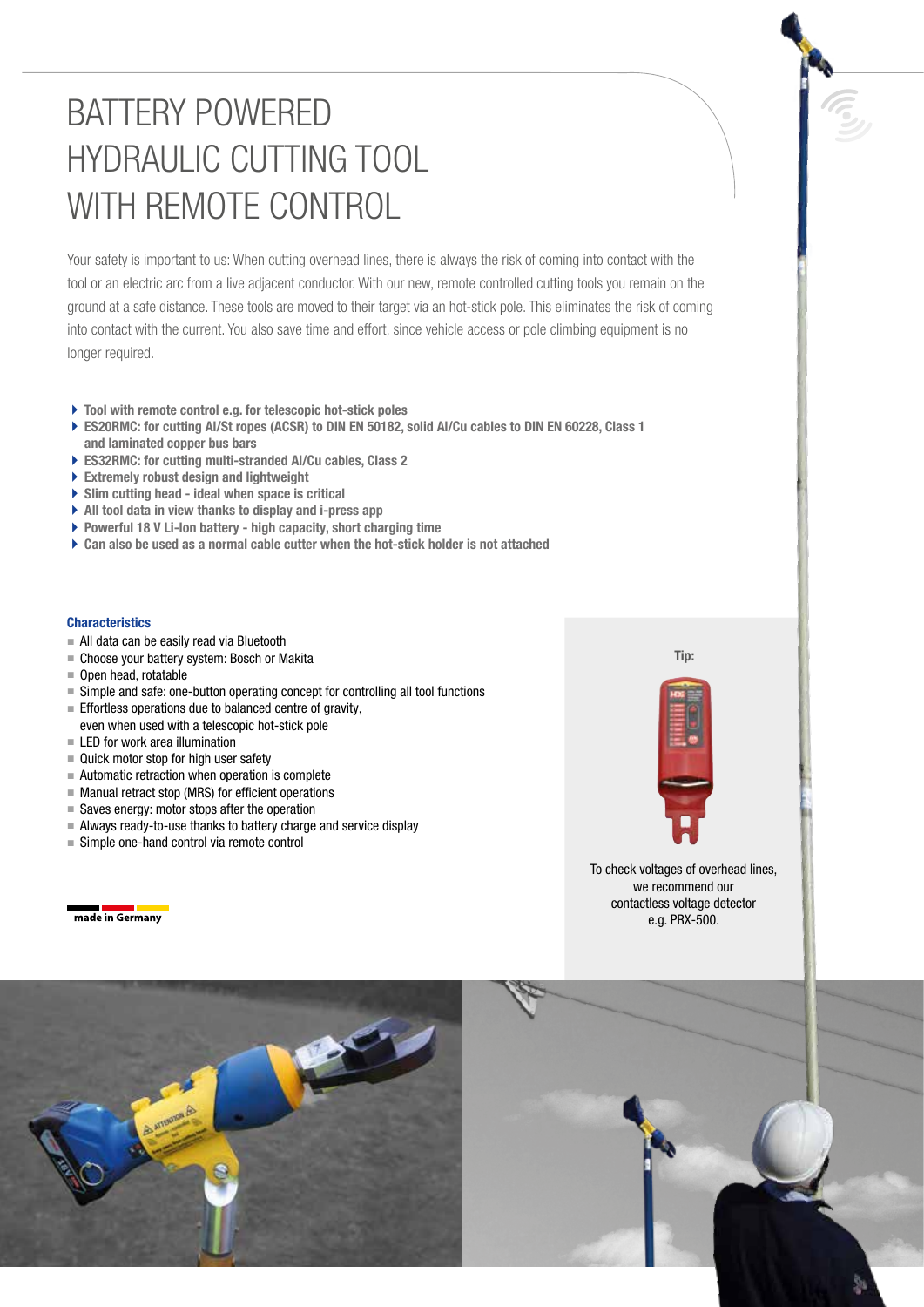| <b>Technical data</b>  |                                                         |
|------------------------|---------------------------------------------------------|
| Cutting range          | max. 20 mm dia, or max. 32 mm dia.                      |
| Cutting time           | 2 s to 8 s (depending on cable size/material thickness) |
| Charging time          | $15$ min.                                               |
| Weight incl. battery   | 2.0 <sub>kq</sub>                                       |
| Ambient temperature    | $-10^{\circ}$ C to $+40^{\circ}$ C                      |
| <b>Bluetooth range</b> | up to 20 m (depending on environment)                   |

| Item                                                        | Part No.          |
|-------------------------------------------------------------|-------------------|
| Battery powered hydraulic cutting tool 20 mm dia. (Bosch)   | <b>ES20RMCCFB</b> |
| Battery powered hydraulic cutting tool 20 mm dia. (Bosch)*  | ES20RMCCFB0000*   |
| Battery powered hydraulic cutting tool 20 mm dia. (Makita)  | <b>ES20RMCCFM</b> |
| Battery powered hydraulic cutting tool 20 mm dia. (Makita)* | ES20RMCCFM0000*   |
| Battery powered hydraulic cutting tool 32 mm dia. (Bosch)   | <b>ES32RMCCFB</b> |
| Battery powered hydraulic cutting tool 32 mm dia. (Bosch)*  | ES32RMCCFB0000*   |
| Battery powered hydraulic cutting tool 32 mm dia. (Makita)  | <b>ES32RMCCFM</b> |
| Battery powered hydraulic cutting tool 32 mm dia. (Makita)* | ES32RMCCFM0000*   |

| Scope of supply                                | Item no.             |
|------------------------------------------------|----------------------|
| Bosch battery 18 V / 2.0 Ah, Li-Ion            | RALB1EU              |
| Bosch quick-charger for 18 V Li-lon battery    | LGLB1EU              |
| Makita battery 18 V / 1.5 Ah, Li-Ion           | RAL <sub>1</sub>     |
| Makita guick-charger for 18 V Li-Ion batteries | LGL <sub>1</sub>     |
| Hot-stick holder                               | <b>HHRMCM</b>        |
| Remote control                                 | BTC4                 |
| Plastic case                                   | <b>KKESRMC</b>       |
|                                                |                      |
| Accessories                                    | Item no.             |
| Replacement blades                             | <b>ES20E / ES32E</b> |
| Bosch battery 18 V / 5.0 Ah, Li-Ion            | RALB2EU              |

Makita battery 18 V / 4.0 Ah, Li-Ion RAL40

\* without battery and charger



ES20E

ES32E



Choose your battery system

BOSCH MAKITA